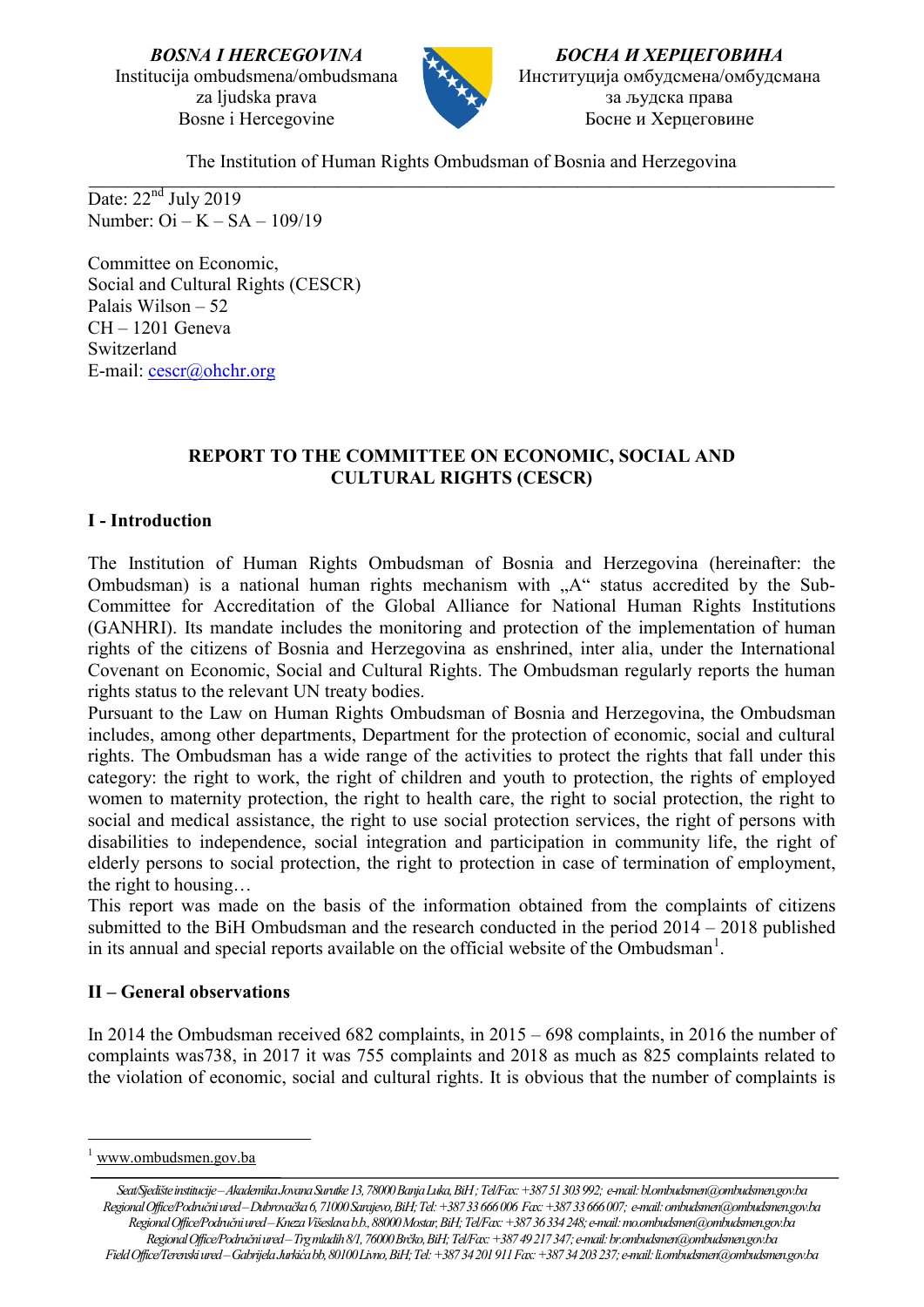increasing every year, which is not surprising given the poor economic and social situation in the state.

Article II of the Constitution of Bosnia and Herzegovina stipulates that Bosnia and Herzegovina and both entities will provide the highest level of internationally recognized human rights and fundamental freedoms. The rights and freedoms envisaged in the European Convention for the Protection of Human Rights and Fundamental Freedoms and its Protocols are directly applicable in Bosnia and Herzegovina. These acts have priority over all other law.

Economic, social and cultural rights are guaranteed by the constitutions of the two Entities (Federation of BiH and Republika Srpska), and ten cantons, and are regulated by entity and cantonal legislation, as these rights, under the constitutional arrangement of Bosnia and Herzegovina, fall into the exclusive competence of entities and cantons. But despite their significant number, it is noticeable that many citizens live in poverty and face social exclusion.

Unemployment has taken large proportions in Bosnia and Herzegovina, and citizens in contact with the Ombudsman often point out that they are discriminated against in employment procedure following the published vacancies, that they do not enjoy the equal opportunities in employment and that public competitions are often fixed. Problem of availability or efficiency of legal remedies in competitions must be highlighted. Aware of their helplessness while wishing to provide for themselves and for their families, the citizens of Bosnia and Herzegovina, often the entire families, are forced to leave their homes and go trying to find work in other countries. Having this in mind, there is a rising concern about the demographic perspective of Bosnia and Herzegovina.

## **III – Positive aspects**

A new Labor Law was adopted in the Federation of Bosnia and Herzegovina ("Official Gazette of the Federation of BiH", no. 26/16 and 89/18), and also in Republika Srpska, Labor Law ("Official Gazette of Republika Srpska", no.1/16 and 66/2018).

Inconsistency in implementation of earlier labor legislation has led to serious violations of labor rights. The new entity labor legislation in the area of the protection of the minors has better solutions since it, in addition to the general conditions for conducting of certain jobs, require the consent of the legal representative of the juvenile, which, in comparison with previous legal solutions, narrows the space for exploitation of the minors.

According to the new labor legislation, the employer is obliged to provide the employee with a written proof attached to a photocopy of his/her registration to compulsory insurance from the date of the conclusion of the employment contract or the commencement of work, as well as any changes in the employee's insurance status. This provision is more advanced than previous solutions, as the employees would earlier realize that they are not registered to the compulsory insurance only when they attempt to realize certain rights guaranteed by compulsory insurance agreements (medical treatment, disability pension, etc.).

Entity labor legislation also lists the grounds and the types of discrimination, harassment or sexual harassment, gender-based violence, as well as systematic harassment at work or related to work (mobbing) of the employees and persons seeking employment with an employer, prohibition and exceptions from prohibition of discrimination and protection. As in the Law on Prohibition of Discrimination, the burden of proof that there was no discrimination lies with the employer, in the event that prosecutors present facts justifying the suspicion that the employer acted contrary to the provisions of the Labor Act on Prohibition of Discrimination.

The new entity labor legislation clearly defines the notion of working hours as well as the rights and obligations it implies. The practice shows that working time and its duration are most often and most flagrant violated labor related right.

The new entity labor legislation provides for the protection of minors, women, pregnant women, sick and disabled, equality and protection of wages, the right to severance pay …

Among the new solutions is that the employees who were unable to use the whole or a part of their holiday following the relevant decisions of their employer, in case of work contract termination are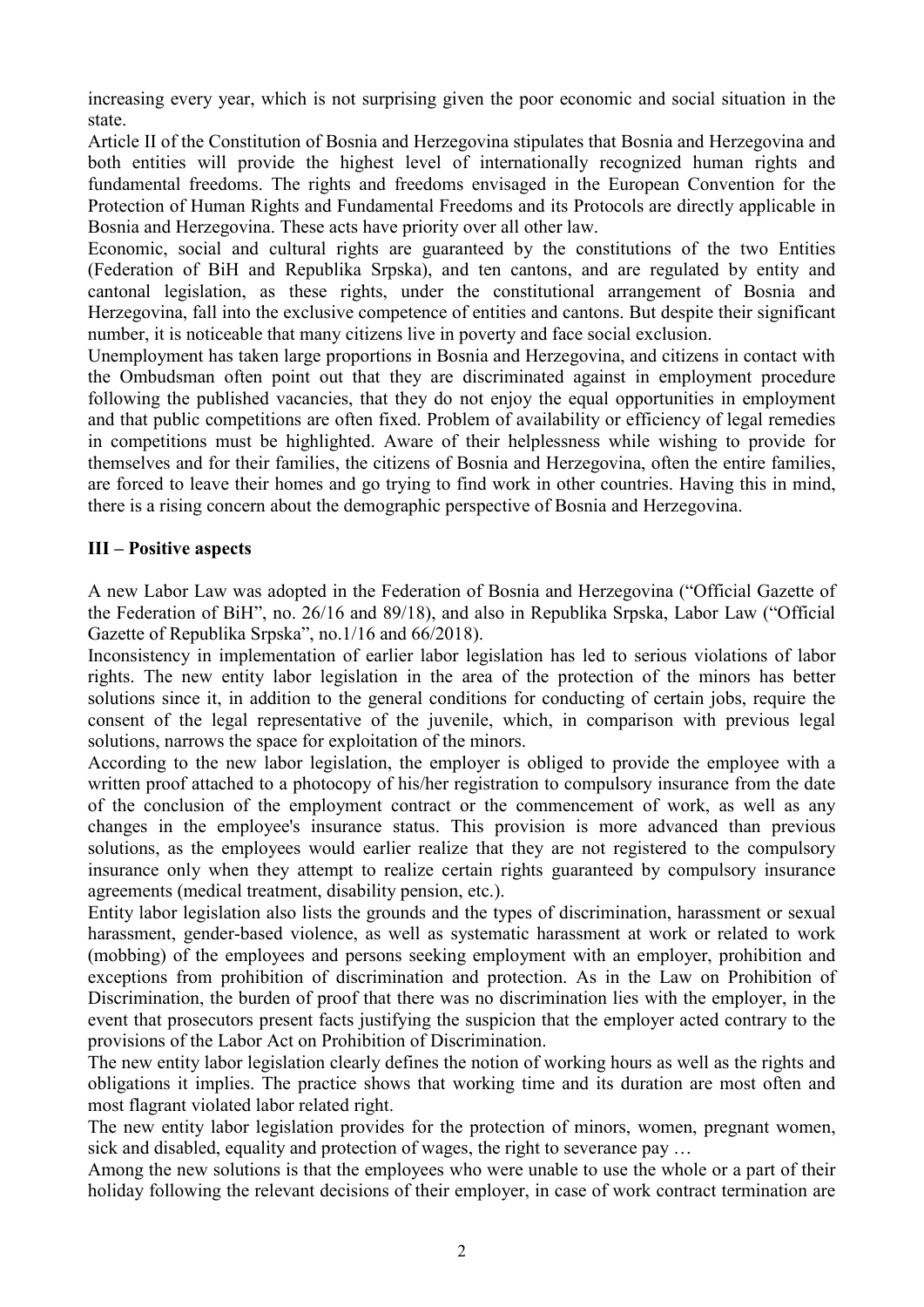entitled to ask their employer to pay them monetary compensation in the amount that would be paid if they used their whole holiday or its part.

The Labor Law of Republika Srpska stipulates that a work contract or an employer's decision may establish the employee's share in profits made in a business year in accordance with the law and general regulations and that the employer must pay the insurance for all employees in the event of an accident at work.

The entity labor legislation provides that all the employees who could not use their holiday by the fault of their employer have the right to compensation.

For the first time, an institute of stand-by is introduced according to which an employee has to be prepared to respond to an employer's invitation to do the job as necessary, when the worker is not in the place where his or her job is performed or elsewhere specified by the employer. Stand-by is not considered as working time.

**Law on Fundamentals of Social Protection, Protection of Civilian Victims of War and Protection of Families with Children** ("Official Gazette of FBiH" no.: 36/59, 54/04, 39/06, 14/09) prescribes the child allowance as one of the basic rights of the families with children.

**The Law on Child Protection of Republika Srpska** ("Official Gazette of Republika Srpska" no. 114/17)

This law regulates the child protection system, the beneficiaries of child protection benefits, the procedure for the implementation of the rights and other issues relevant to the child protection system. This law also defines the right to child allowance.

# **The Law on Solidarity Fund for Diagnostics of Diseases and Treatment of Children Abroad**  ("Official Gazette of Republika Srpska", no. 100/17)

The aim of this Law to enable the children, citizens of Republika Srpska, insured by the Health Insurance Fund, who cannot get adequate health services in health institutions in Srpska and in health institutions with which the Health Insurance Fund has signed agreements, to get diagnostics and treatment abroad in health institutions which provide such services. The funds of the Solidarity Fund are allocated to children up to the age of 18.

### **The Law on Children Protection of Brčko District of Bosnia and Herzegovina** ("Official Gazette of Brčko District of BiH", no. 51/2011 –consolidated, 3/2015, 21/2018 and 4/2019)

The rights in the area of child protection in the sense of this law are: maternity leave allowance, maternity allowance, allowance for newborn starter kit, child allowance and special psychosocial treatment of spouses seeking children and pregnant women.

**The Law on Foster Care in the Federation of Bosnia and Herzegovina** ("Official Gazette of the Federation of BiH", no. 19/17)

Although the institutionalized accommodation of children is still the most frequent form of providing care for children who need it, Ombudspersons praise the adoption of this piece of legislation.

# - **Establishment of the Solidarity Fund of the Federation of Bosnia and Herzegovina**

Pursuant to the FBiH Law on Health Insurance, the Solidarity Fund of the Federation of Bosnia and Herzegovina is established in order to achieve equal conditions for compulsory health insurance in all cantons, for some priority health care programs of interest to the Federation, and to provide the most complex priority forms of health care involving some specialist areas.

In this way the funding is provided for the treatment of the most serious illnesses for all insured persons in the Federation of BiH under the same conditions, irrespective of the cantonal affiliation of patients and the financial capacity of cantonal health insurance institutions.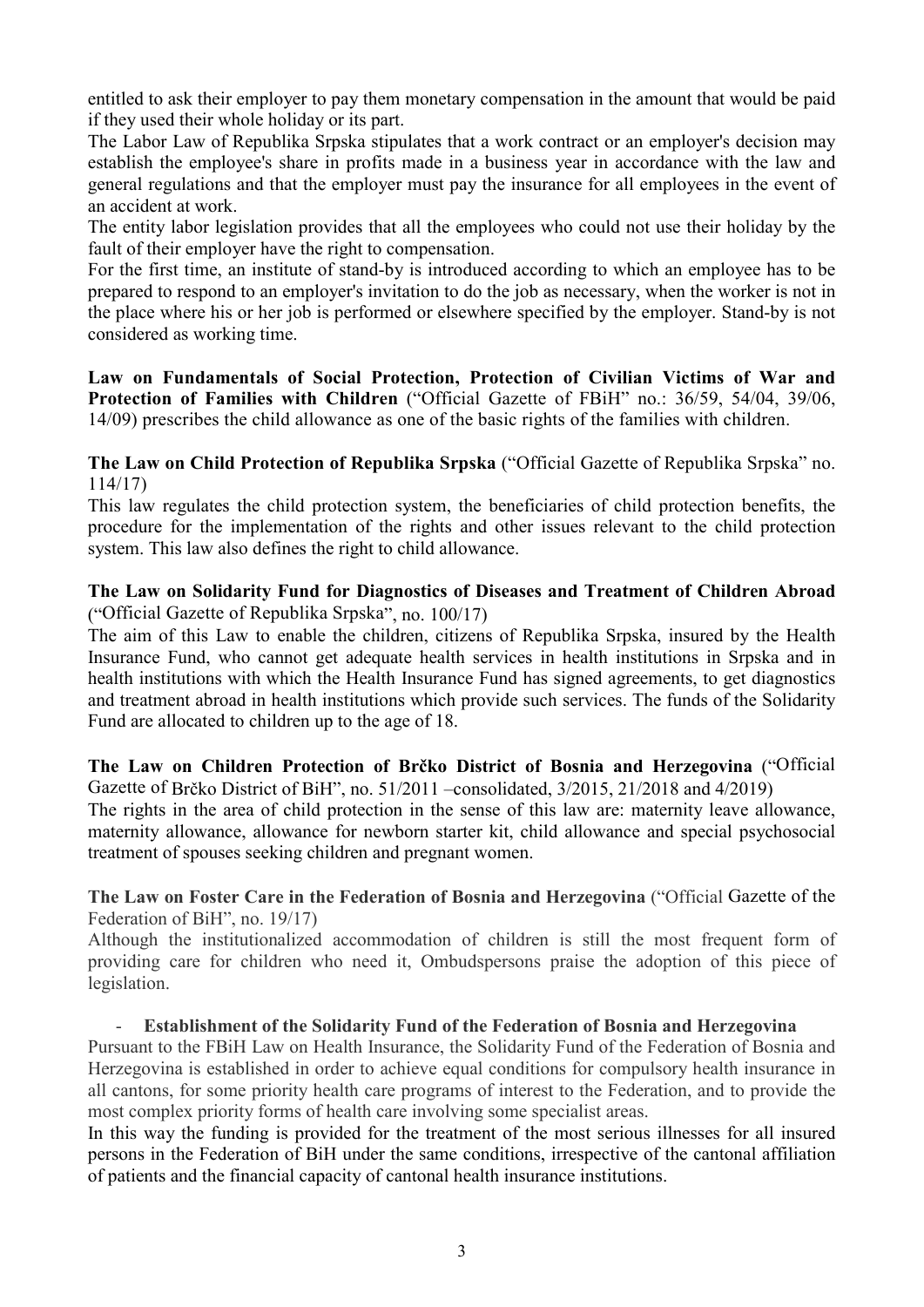- **Strategies in Bosnia and Herzegovina** 

**Strategy for Improving the Social Situation of Persons with Disabilities in the Republika Srpskoj 2017-2026 and the Strategy for the advancement of rights and status of persons with disabilities in the Federation of BiH 2016-2021.**

These strategies are adopted in order to create a society of equal opportunities and the implementation of activities related to equal participation of persons with disabilities in the civil, political, economic, social and cultural spheres of life.

# **Transitional Justice Strategy in Bosnia and Herzegovina 2012 – 2016**

### **Revised Strategy for Implementation of Annex VII of the Dayton Peace Accords – adopted in 2008**

Since the provisions of Annex VII have not been fully implemented yet, a Revised Strategy for the Implementation of Annex VII of the Dayton Peace Accords is adopted. This Revised Strategy defined the strategic goals as follows: completion of the process of return of refugees from BiH and displaced persons within BiH, implementation of return of property and tenancy rights, completion of the process of the housing units reconstruction for the purposes of return and securing the conditions for sustainable return and reintegration process in BiH.

## **Program for Improvement of the Status of Women Victims of Wartime Rape, Sexual Violence and Other Forms of Torture in BiH for the period 2012 – 2016**

### **Cultural Policy Strategy in Bosnia and Herzegovina**

In 2008 the BiH Ministry of Civil Affairs adopted the Cultural Policy Stregtegy in Bosnia and Herzegovina which is mostly related to the protection and promotion of the local cultural creativity and heritage.

# - **Adoption of draft legislation**

### **Draft Law on Social Housing of Republika Srpska**

At the beginning of 2019 the National Assembly of Republika Srpska decided to put the Draft Law on Social Housing to public discussion since this Draft governs some issues of special importance to the citizens and requires the widest consultation of the interested authorities and organizations, scientific and expert circles.

## **Draft Law on Support to the Families with Children in the Federation of Bosnia and Herzegovina**

In February 2019 the House of Representatives of the Federal Parliament adopted the Draft Law on Support to the Families with Children in the Federation of Bosnia and Herzegovina aimed at the equalization of the rights in the Federation of Bosnia and Herzegovina, as well as the compensation to the unemployed mothers. The Draft was sent to three-month public debate. The aim of this support is to ensure for all the children approximately the same material conditions for their healthy and proper psycho-physical development in the family. Such a solution should contribute to a fairer and fiscally more sustainable functioning of the system, the abolition of discrimination based on the place of residence and the equalization of children's rights in the Federation of Bosnia and Herzegovina.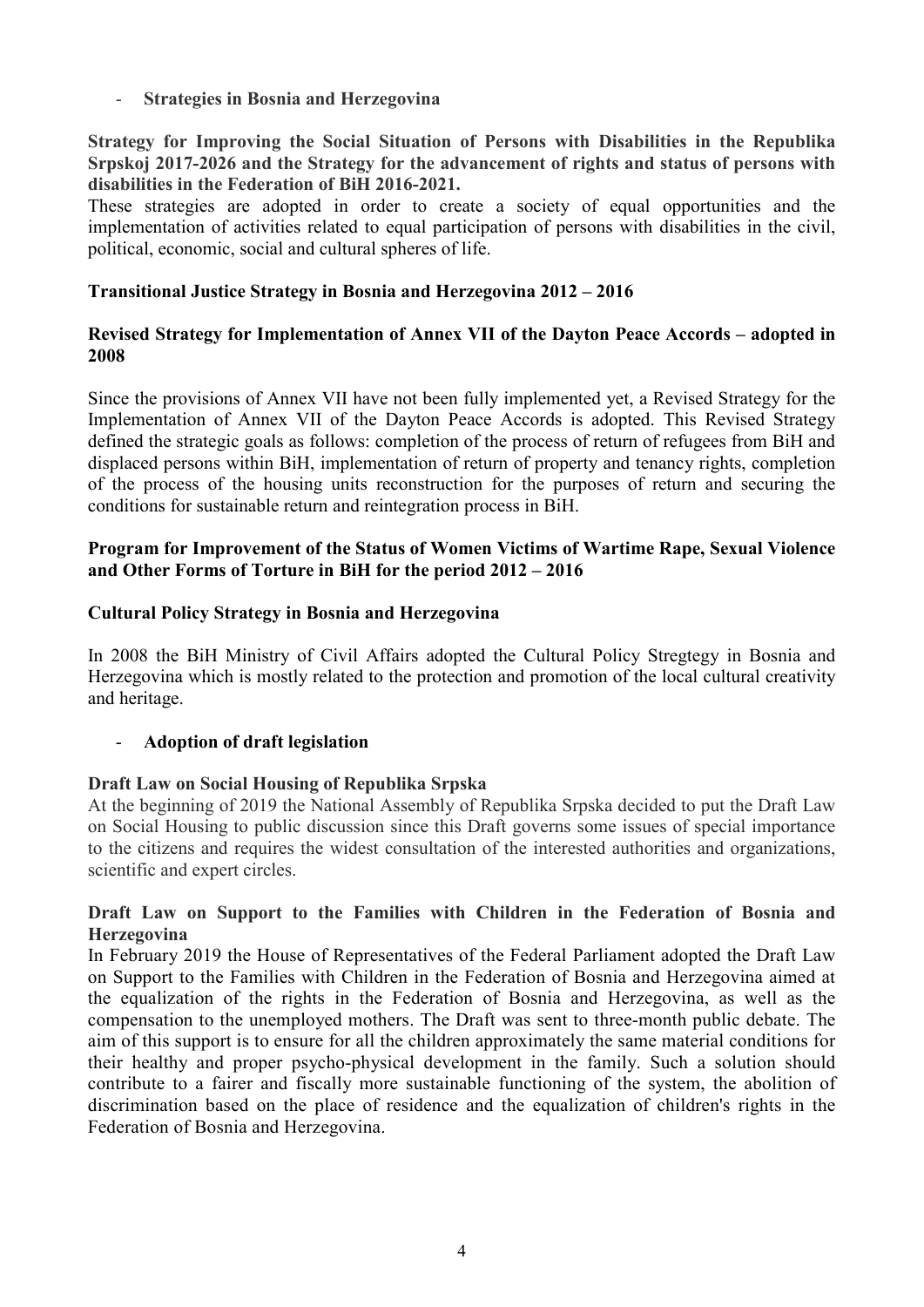# **IV – Main concerns**

# **Amount of compensations in the area of social protection**

In Bosnia and Herzegovina, due to its general situation, lack of financial means and nonimplementation of the strategies in this field, even the most endangered and vulnerable categories of citizens often remain deprived from the adequate assistance.

Ombudspersons think that the competent authorities of the entities and the Brčko District of Bosnia and Herzegovina need to provide additional budgetary means for children's programs and that it is necessary to increase allocations from local community budget for the implementation of the rights in the area of social and child protection, and to this end advocate for capacity strengthening of the competent social, family and child protection services.

## **Social housing and reconstruction of the dwelling units of the returnees**

Social housing is an institute by which the society helps to provide an acceptable way of living for citizens who, for social, economic and other reasons, are unable to solve their housing problems alone, with a view to ensuring the minimum conditions for a decent human life.

Local communities are sometimes slow and neglectful in addressing citizens' demands for solving housing problems of socially vulnerable categories of population.

Reconstruction and repair of pre-war homes of the returnees has not yet been completed, and this problem is even bigger as they are mostly older. They often emphasize that they doubt that they will live enough to see their return to their pre-war homes. Unfortunately, in many cases this scenario took place.

## **Health care of children**

Currently applicable legislation at all levels in Bosnia and Herzegovina links the right to health care of the child to the insurance status of their parents/guardians or the enjoyment of this right is subject to regular education of the child.

Ombudspersons are concerned about the fact that equal access and equal opportunities as well as equal conditions in health care sector are not ensured for all children in the entities and the Brčko District of Bosnia and Herzegovina, particularly emphasizing that no additional measures have been taken to include children with psychophysical difficulties, as well as children from marginalized groups such as Roma.

## **Obligation of the authorities to equalize the rights of civilian victims of war and civil persons with disabilities with the rights of disabled war veterans**

Civilian victims of war and civilian persons with disabilities, either with congenital disability or disability originating from peace time are not equal in benefits and entitlements although they suffer the same consequences of their situation. The authorities have an obligation to equalize all persons with disabilities in rights, benefits and entitlements irrespective of causes of their disability, thus redressing this obvious form of discrimination.

### **Disconnection of citizens from water and electric network**

Many complaints of the citizens of Bosnia and Herzegovina indicate to a number of social problems to which the authorities do not react according to the assumed commitments and the rights of the complainants. Particularly worrying are cases of the public companies enjoying their monopolistic position (utilities such as electro-distribution companies or water supply companies), which disconnect the households from the supply network in case of non-payment before using the less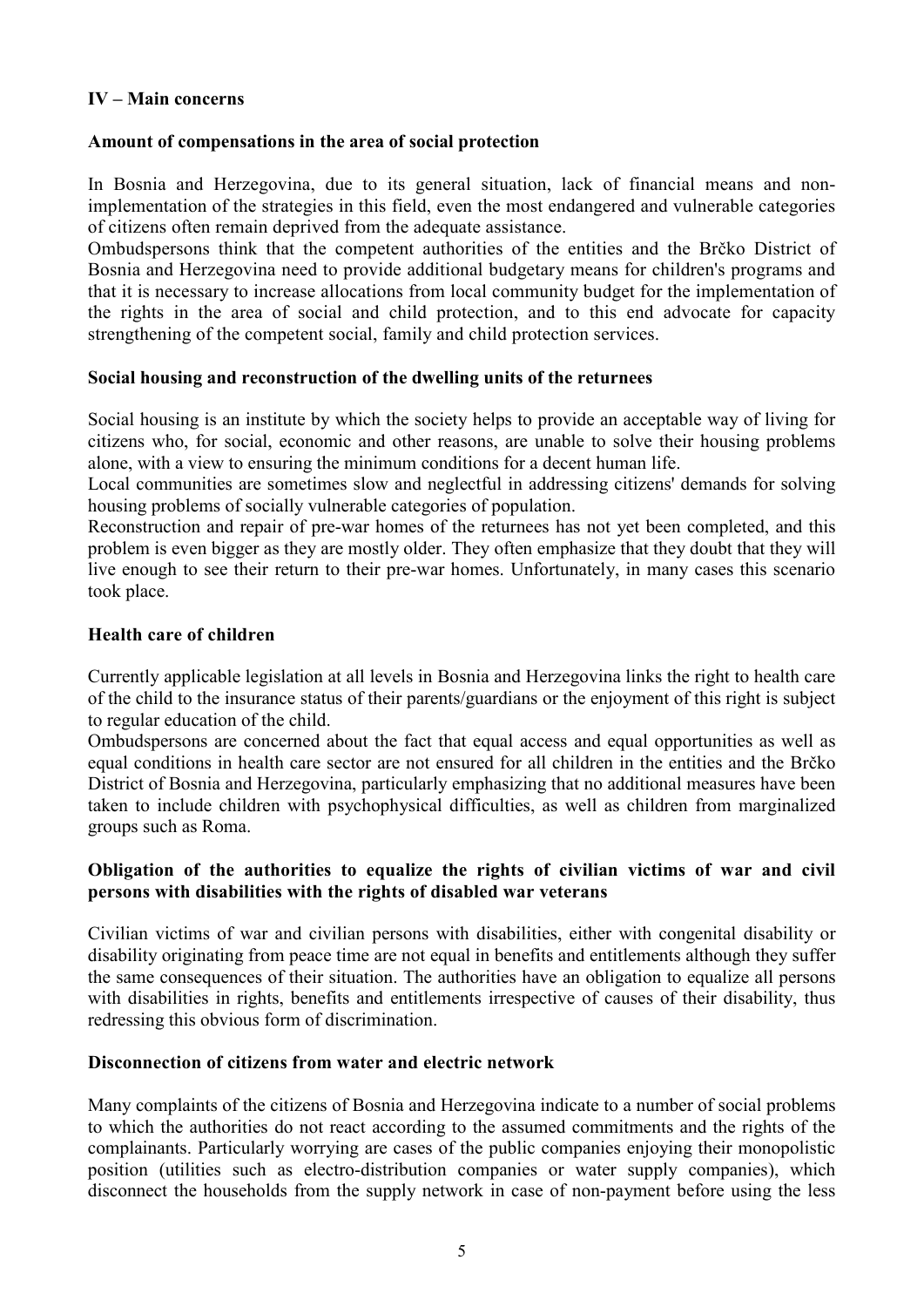radical methods not taking care of the difficult material situation of such beneficiaries which is in violation of Article 11 of the International Covenant of economic, social and cultural rights.

# **Inefficiency of the relevant authorities in cases related to the labor rights**

There are frequent complaints from citizens concerning the inefficiency of inspection bodies and courts in the cases of labor related disputes.

## **The right to work**

Most frequent reasons for lodging complaints to the Ombudsman are irregularities in recruitment procedures<sup>[2](#page-5-0)</sup>, failure to register employees at pension and disability insurance funds, including the failure to pay legally prescribed contributions into the pension, disability and health insurance funds, including the unemployment insurance<sup>[3](#page-5-1)</sup>, non-payment of overtime, length of labor related court proceedings although these cases should be regarded as urgent<sup>[4](#page-5-2)</sup>, slowness of procedures for realization labor related rights and entitlements and length of bankruptcy proceedings after which they cannot achieve their rights, slowness in initiation of bankruptcy proceedings due to the lack of accountability of legal representatives of bankruptcy debtor<sup>[5](#page-5-3)</sup>, non-enforcement of labor related final and binding court decisions (payment of due salaries and other receivables and return to work) in cases of company winding-up.

In 2018 new labor legislation was adopted in the Federation of Bosnia and Herzegovina and Republika Srpska. Both pieces of legislation were adopted in an urgent procedure which raises the issue of transparency of its adoption procedure. Comparative analysis of the Labor Law of the Federation of Bosnia and Herzegovina and the Labor Law of Republika Srpska shows that new laws comprise several technical and formal improvements along with a couple of genuine changes which, on one hand, enable a higher degree of protection to the employees, and on the other hand, give a certain degree of flexibility to the employers in governing some issues pertaining to labor law.

Ombudspersons indicate to the necessity of improvement of the quality and efficiency of the institutional mechanisms currently in place (inspections) in order to ensure the protection of the employees at work.

### **The right to pension**

Complaints of citizens relating to the right to pension were about the length of processing pension applications, second-instance proceedings, failure to make decisions on appeals within the prescribed deadlines, and irregularities in calculation of the pension amount and difficulties related to establishment of length of service in other countries<sup>[6](#page-5-4)</sup>.

As in the previous years, problem is related to slow procedures of granting the right to pension, especially in cases when the complainant completed required years of service in other countries.<sup>[7](#page-5-5)</sup> More specifically, it is related to the determination of the proportional part of the pension amount payable by different insurance holders, pursuant to social security agreements concluded between Bosnia and Herzegovina and other countries. Although in concrete cases there is an obligation of official cooperation between the funds/institutes for pension and disability insurance, procedures in practice sometimes last longer depending on the complexity of the process of collecting the documents used as the basis to determine the length of service and for payment of contributions.

<span id="page-5-0"></span><sup>&</sup>lt;sup>2</sup> Ž-BL-04-17/16, Ž-BL-04-43/16, Ž-BL-04-57/16, Ž-BL-04-88/16, Ž-SA-04-123/16<br>
<sup>3</sup> Ž-BL-04-45/15<br>
<sup>4</sup> Ž-MO-04-100/17, Ž-MO-04-102/17, Ž-BR-04-237/17<br>
<sup>5</sup> Ž-LI-04-391/15, Ž-LI-05-40/16<br>
<sup>6</sup> Ž-SA-04-327/16, Ž-SA-04-490/16,

<span id="page-5-1"></span>

<span id="page-5-2"></span>

<span id="page-5-3"></span>

<span id="page-5-4"></span>

<span id="page-5-5"></span>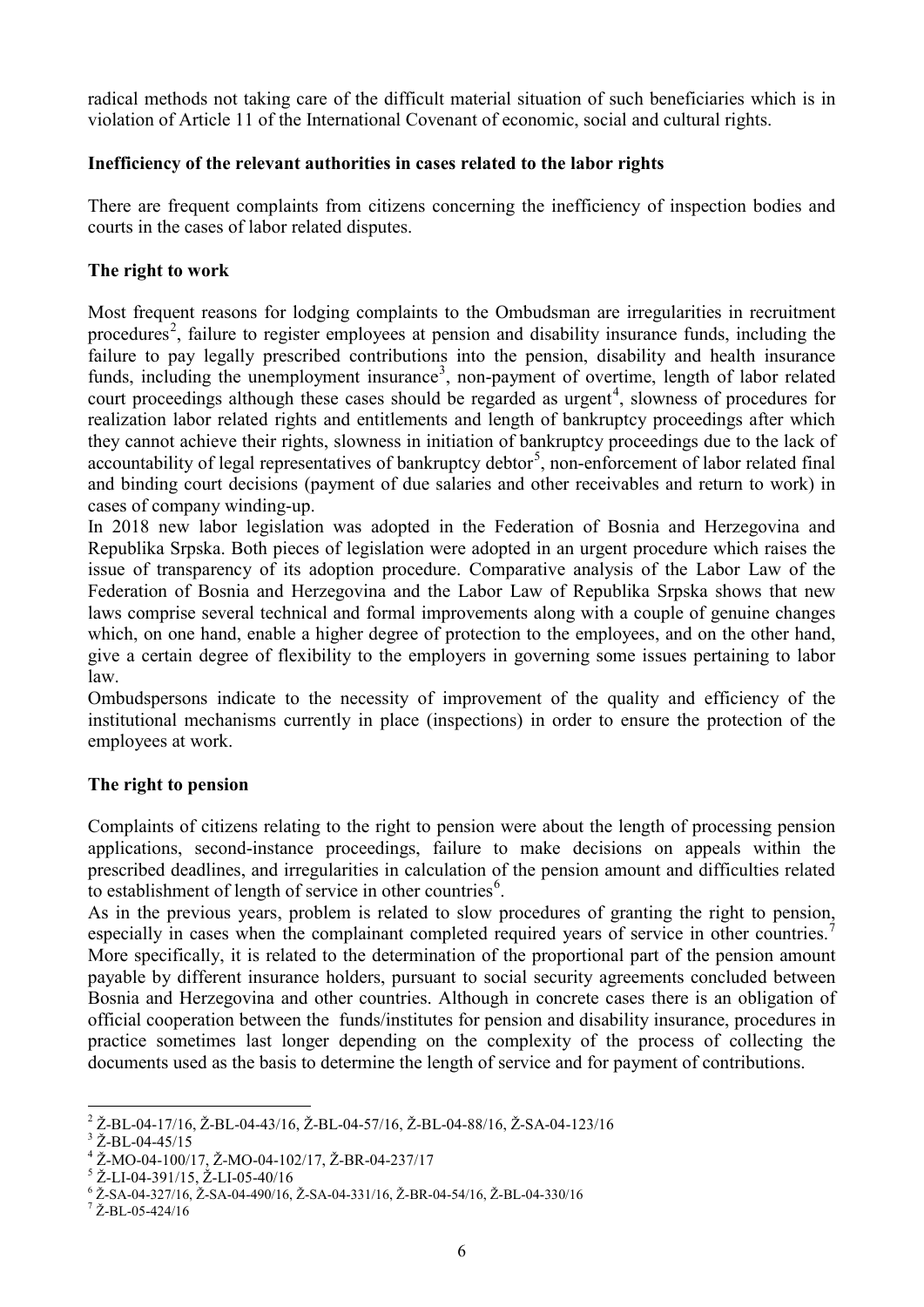The Ombudsman took note of the issue involving persons to whom a special length of pension insurance bonus has been granted, and they cannot waive it, according to the current legal solution. Ombudspersons think that the most appropriate solution to this issue is giving the option to the employees to choose whether they want or not this special bonus to be taken into calculation. On 28 May 2018 Ombudspersons submitted to the National Assembly of Republika Srpska an Initiative for Amendments to the Law on Pension and Disability Insurance of the Republika Srpska ("Official Gazette of Republika Srpska" no. 134/11, 83/13 and 103/15).

In 2018 in the Federation of Bosnia and Herzegovina a new Law on Pension and Disability Insurance was adopted. Pursuant to Article 38 of this Law, length of service during the wartime is calculated double only if a person granted this bonus so agrees. Some of the new solutions in this Law relate to the points system, minimal retirement age and conditions for early retirement.

# **Health care and social protection**

The complaints relate to non-provision of health care due to non-payment of health insurance contributions by the employers, difficulties in exercising the right to reimbursement the costs of health services, non-professional attitude of the doctors to the patients, non-availability of certain medical services due to non-availability of doctors in the place of residence, lack of access to the right to health care by some children, provision of health care to the patients with mental difficulties, payment of participation or in general, the quality of health care. Another problem are medicines not registered in BiH, which are approved by the World Health Organization. These are mostly drugs of second, third and fourth generation for the treatment of multiple sclerosis, and according to citizens, it is a therapy that would significantly slow down the course of the disease. The annual consumption of these medicines is relatively low, which makes the suppliers not interested in their procurement.

Ombudspersons are particularly concerned about the cases of citizens who are unable to access information about the identity of doctors who have treated them.

Ombudspersons also noted the problem involving the acquisition of the status of an insured person for those older than 65 under the Law on Health Insurance of the Republika Srpska ("Official Gazette of the Republika Srpska", No. 18/99, 51/01, 70/01, 51/03, 57/03, 17/08, 1/09 and 106/09) which would enable them to exercise the right to health care. These are people who do not receive pension, who are owners of a certain area of land, and for that fact they are directed to insure themselves as farmers. However, due to their age and inability to work, they cannot perform agricultural activity anymore or insure themselves it in this way, as they cannot be insured within any other category – for instance as a social case, or through another person, for example, a family member, because these family members are also land owners.

In 2018 the Ombudsman refered to the National Assembly of Republika Srpska its initiative for the adoption of amendments to the Law on Health Insurance of Republika Srpska.

In the past period the Ombudsman received a couple of complaints of the patients suffering from metastatic melanoma. These patients do not have access to adequate treatment with medicines which are in the Federation of Bosnia and Herzegovina not included in so-called Solidarity Fund Alist, which is essential drugs list.

Also, the Ombudsman had a complaint lodged by the Association of Celiac Patients "Leptirić" Zenica which indicated to the violations of the rights and discrimination of the persons suffering from celiac disease in the Federation of Bosnia and Herzegovina, as the only cure for celiac disease is a gluten-free diet, which is enormously expensive for citizens. The gluten-free flour, as their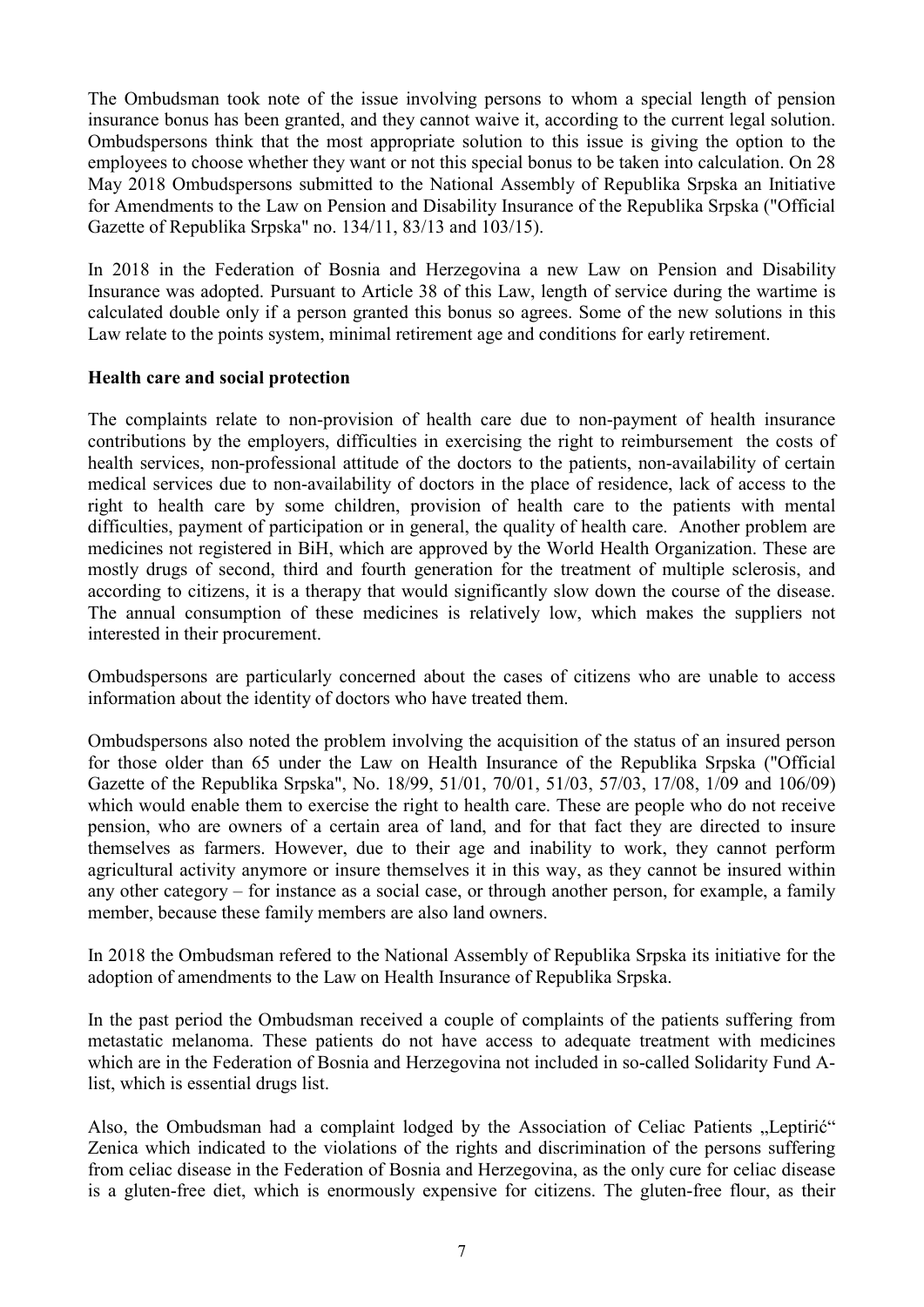medicine, is placed on the B list, and, depending on cantonal health ministries, in some cantons costs for purchase of this flour are reimbursed, and in others not. Unlike the Federation of Bosnia and Herzegovina, the Republika Srpska and the Brčko District have granted the lifelong rights to gluten-free flour for all celiac patients, regardless of their age.

The Ombudsman acted *ex officio* in a complaint related to denial of the rights of the patients suffering from diabetes by restriction of the quantity of their insulin therapy.

According to the applicable legislation at all levels in Bosnia and Herzegovina, the right to health care of a child is conditioned by the insurance status of parent/guardian or this right is linked to the regular education of the child. Ombudspersons are concerned about the fact that there is no equal access and equal opportunities in the entities and the Brčko District of Bosnia and Herzegovina, while ensuring equal conditions for all children, particularly emphasizing that no additional measures have been taken to include children with psychophysical difficulties, as well as children from marginalized groups such as Roma. The efforts to create the minimum standards regarding the health protection of children in entities and the Brčko District of Bosnia and Herzegovina have not sufficiently resulted in the provision of health care services.

Ombudspersons think that it is necessary for the competent authorities of the entities and the Brčko District of Bosnia and Herzegovina to provide additional budgetary funds for children's programs and that it is necessary to increase allocations from local community budget for the realization of rights in the area of social protection and child care, and in that direction advocate for strengthening the capacities of the competent social, family and child protection services.

Having in mind the Ombudsman's earlier recommendations, it is necessary to intensify the implementation of the transformation of institutions for children without parental care and the need to continue to strengthen foster care. Although some steps have been taken in 2014 to this end in the Republika Srpska in order to regulate the foster care, and the Rulebook on Foster Care was adopted, which precisely defines all the issues which are governed by the Foster Care Act in the Federation of Bosnia and Herzegovina, Ombudspersons emphasize the need to put this issue in legal framework in Republika Srpska as well.

In their reports Ombudspersons of Bosnia and Herzegovina pay special attention to the Social Welfare Centers<sup>[8](#page-7-0)</sup>. Once again it should be recalled that the employees in the centers face numerous professional risks, a wide range of legal responsibilities and powers, and work daily with a large number of different users (mental patients, patients affected with infectious diseases, persons prone to asocial and aggressive behavior, perpetrators of various criminal offenses, and marital and common marriage partners, minors in conflict with the law, etc.).

In 2014 the Ombudsman started the preparation of the Special Report on the Conditions of Mother Care and Motherhood Protection following the initiative of the House of Representatives of the Parliament of the Federation of Bosnia and Herzegovina for the needs of the the House of Representatives of the Federation of BiH and the Government of the Federation of Bosnia and Herzegovina. After the collection of the required material and its analysis, the Special Report was published in October 2015. The report determines the state of maternal protection from the financial aspect of maternity benefits in the Federation of Bosnia and Herzegovina, and it includes the recommendations on how to achieve the optimal solution of this protection, as well as recommendations for possible financial solutions for maternity benefits and child allowance.

An increasing number of citizens in Bosnia and Herzegovina have a need for certain forms of social protection. The situation of high unemployment, low incomes, workers who have been left out of work after the dismissal etc., indicate that the social rights of vulnerable residents must be put into focus. Social assistance is symbolic and cannot provide the basic life needs.

<span id="page-7-0"></span>Special report of the Ombudsman of Bosnia and Herzegovina on "The role of social welfare centers in the protection of the rights of the child", November 2013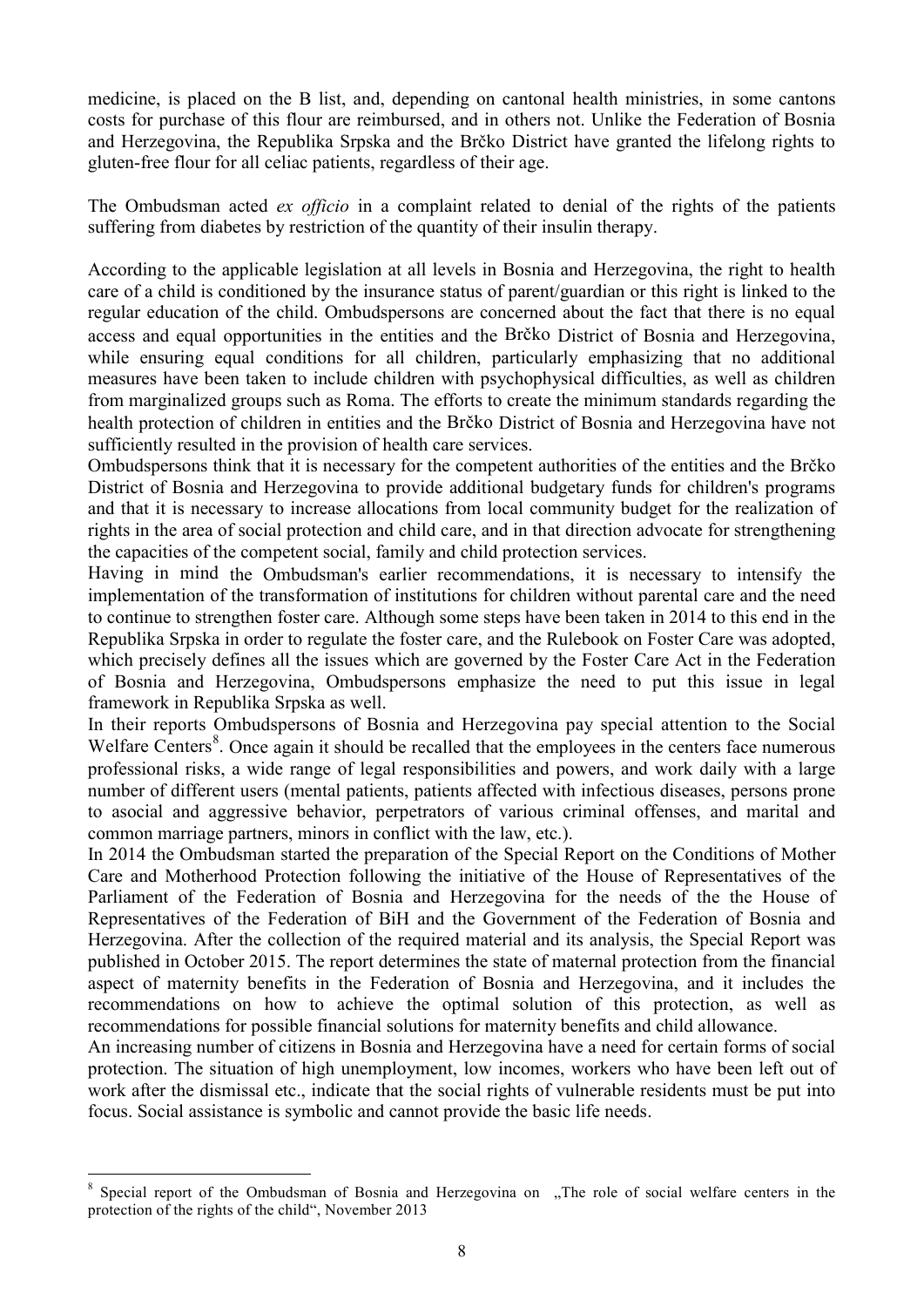The complaints concern the non-payment of one-off financial assistance, the need for housing care, the situation that citizens who cannot pay heating bills are disconnected from the district heating system. The same situation is with the electricity bills, so the people get disconnected from the electric power distribution network. Furthermore, there are problems with provision of firewood, which is worsened with the fact that these persons are freil and helpless. Complaints of the returnees have also been received due to the inability to connect the household to electric network favorable conditions etc.<sup>[9](#page-8-0)</sup> The number of complaints in this area does not reflect the factual status, which is much worse.

The rights of women – mothers with legal residence on the territory of Bosnia and Herzegovina are not equal with the rights of women – mothers-citizens of Bosnia and Herzegovina, therefore it is necessary to harmonize the federal law with international standards, after which it would be possible to start harmonization of cantonal laws on social welfare, protection of civilian victims of war and families with children with the federal law.

On 25 January 2018 an initiative was sent to the Parliament of the Federation of Bosnia and Herzegovina and the Federal the FBiH Ministry of Labor and Social Policy to amend the Law on Fundamentals of Social Protection, Protection of Civilian Victims of War and Protection of Families with Children ("Official Gazette of FBiH" no.: 36/99, 54/04, 39/06, 14/09 and 45/16). Ombudspersons were informed that the said initiative was referred to the Legal Committee of the House of Representatives of the Parliament of FBiH on 14 March 2018.

# **Utilities**

Complaints in this area handled by the Ombudsman related to issues such as the appointment of persons taking care of repairs and maintenance in the dwelling buildings, problems with waste/faecal water, requests of returnees to be connected to the water supply network free of charge, provision and denial of services by the utility companies, irregularities in calculating the bills, and statute of limitation of utility bills.

# **Education**

Complaints in the area of education relate to the lack of professionalism of the teachers, the poor quality of teaching in school, the right of adults to education, the violation of the provisions of the Rulebook on Makeup Exams, the violation of the right of promotion, the defense of the doctoral dissertation, the violation of the code of ethics etc.

In respect of the situation in the educational institutions in Bosnia and Herzegovina, the Ombudsman finds that the material situation in many schools is bad, and it is necessary to keep working on the modernization of schools in the material and technical sense (equip teaching cabinets, strengthen the IT equipment, renew the contents of the school libraries and so on), to enable adequate conditions for physical education (construction of new and repair of existing sports halls and terrains), provide as many children as possible with free textbooks and organized school transport, and for vulnerable categories one meal per day during the school , to enable the extended stay in school in all those municipalities where it is necessary, to encourage Roma children to attend compulsory elementary and secondary education on a regular basis. Also, special attention should be paid to the inclusion of children with special educational needs (remove physical barriers and make schools technically accessible to these children, provide a sufficient number of specialists, teaching assistants and didactic materials, educate teaching staff for working with children with special educational needs; to reduce the prejudices of children and adults about the needs and opportunities of children with developmental difficulties, etc.

<span id="page-8-0"></span> <sup>9</sup> <sup>Ž</sup>-SA-04-689/17. <sup>Ž</sup>-SA-04-766/16, Ž-LI-04-360/17, Ž-LI-04-362/17, Ž-LI-04-390/17